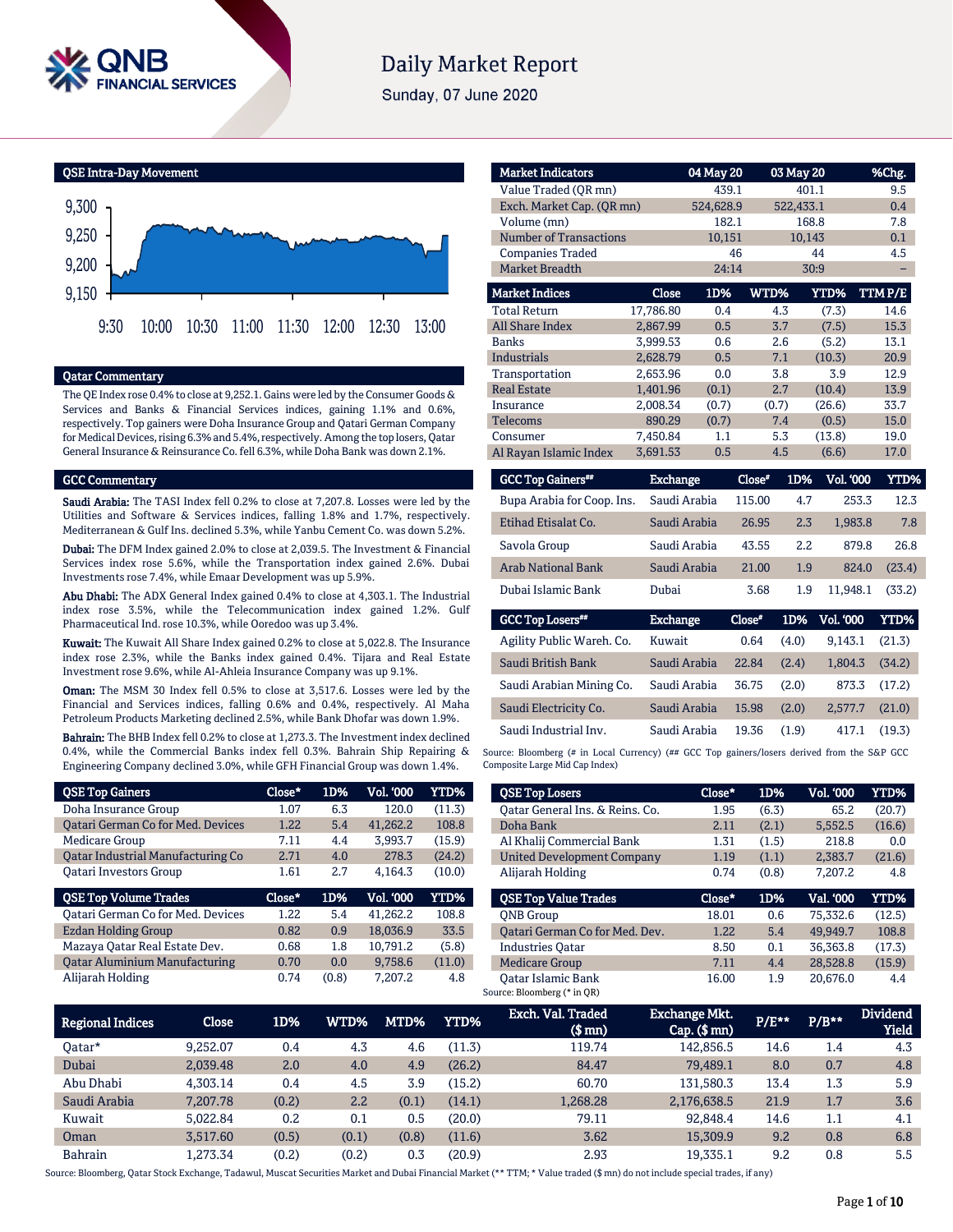#### Qatar Market Commentary

- The QE Index rose 0.4% to close at 9,252.1. The Consumer Goods & Services and Banks & Financial Services indices led the gains. The index rose on the back of buying support from non-Qatari shareholders despite selling pressure from Qatari and GCC shareholders.
- Doha Insurance Group and Qatari German Company for Medical Devices were the top gainers, rising 6.3% and 5.4%, respectively. Among the top losers, Qatar General Insurance & Reinsurance Company fell 6.3%, while Doha Bank was down 2.1%.
- Volume of shares traded on Thursday rose by 7.8% to 182.1mn from 168.8mn on Wednesday. However, as compared to the 30-day moving average of 222.5mn, volume for the day was 18.2% lower. Qatari German Company for Medical Devices and Ezdan Holding Group were the most active stocks, contributing 22.7% and 9.9% to the total volume, respectively.

| <b>Overall Activity</b>    | Buy %* | Sell %* | Net (QR)          |
|----------------------------|--------|---------|-------------------|
| Oatari Individuals         | 33.56% | 42.29%  | (38, 334, 573.41) |
| <b>Oatari Institutions</b> | 17.48% | 23.73%  | (27, 447, 029.65) |
| Oatari                     | 51.04% | 66.02%  | (65,781,603.05)   |
| <b>GCC</b> Individuals     | 0.77%  | 1.50%   | (3, 191, 353, 25) |
| <b>GCC</b> Institutions    | 0.49%  | 0.57%   | (354.012.89)      |
| <b>GCC</b>                 | 1.26%  | 2.07%   | (3,545,366.14)    |
| Non-Qatari Individuals     | 11.39% | 11.46%  | (288, 808.26)     |
| Non-Oatari Institutions    | 36.31% | 20.45%  | 69,615,777.45     |
| Non-Oatari                 | 47.70% | 31.91%  | 69,326,969.19     |

Source: Qatar Stock Exchange (\*as a % of traded value)

### Ratings and Global Economic Data

#### Ratings Updates

| -                           |         |         |       |            |            |                          |          |                |
|-----------------------------|---------|---------|-------|------------|------------|--------------------------|----------|----------------|
| <b>Company</b>              | Agency  | Market  | Tvpe* | Old Rating | New Rating | <b>Rating Change</b>     | Outlook  | Outlook Change |
| Investcorp<br>Holdings      | Moody's | Bahrain | LTR   | -          | Ba2        | $\overline{\phantom{0}}$ | Negative |                |
| $\alpha$ at a minimum model |         |         |       |            |            |                          |          |                |

Source: News reports, Bloomberg (\* LTR– Long Term Rating)

#### Global Economic Data

| Date  | <b>Market</b> | Source              | <b>Indicator</b>                       | Period   | Actual  | Consensus | <b>Previous</b> |
|-------|---------------|---------------------|----------------------------------------|----------|---------|-----------|-----------------|
| 06/04 | US            | Department of Labor | Initial Jobless Claims                 | $30-Mav$ | 1.877k  | 1.833k    | 2,126k          |
| 06/04 | <b>US</b>     | Department of Labor | <b>Continuing Claims</b>               | $23-Mav$ | 21.487k | 20.000k   | 20,838k         |
| 06/04 | UK            | <b>ERROR</b>        | Markit/CIPS UK Construction PMI        | May      | 28.9    | 29.4      | 8.2             |
| 06/05 | <b>UK</b>     | GfK NOP (UK)        | <b>GfK Consumer Confidence</b>         | May      | $-36$   | -34       | $-34$           |
| 06/04 | Germanv       | Markit              | <b>Markit Germany Construction PMI</b> | May      | 40.1    | -         | 31.9            |

Source: Bloomberg (s.a. = seasonally adjusted; n.s.a. = non-seasonally adjusted; w.d.a. = working day adjusted)

#### News

#### Qatar

- Qatar reaffirms readiness to work to resolve Gulf crisis through unconditional dialogue – The State of Qatar reaffirmed its readiness to work with the states of the GCC and international bodies to resolve the Gulf crisis through unconditional dialogue, respect for the sovereignty of the State of Qatar, and noninterference in its internal affairs, expressing its full support for the efforts of HH the Amir of the State of Kuwait Sheikh Sabah Al-Ahmad Al-Jaber Al-Sabah to resolve the crisis. This came in a statement made by HE Permanent Representative of the State of Qatar to the United Nations Ambassador Sheikha Alya Ahmed bin Saif Al-Thani at the virtual dialogue session organized by the Embassy of the State of Qatar in Washington in cooperation with the Stimson Center for research and studies on 'Qatar's perspective of global and regional security in an age of uncertainty'. (Gulf-Times.com)
- Resilient Qatar economy continues to maintain growth momentum – The siege against Qatar imposed by its Arab neighbors on June 2017 failed to slow the rapid growth of the

country's economy even as the government managed to transform its impact into economic benefits, Qatar Chamber's Chairman, Sheikh Khalifa bin Jassim Al Thani has said. According to Sheikh Khalifa, the economic blockade only accelerated Qatar's economic development and enhanced foreign trade, especially after the opening of the Hamad Port and the inauguration of direct sea shipping routes to a number of countries. "The Qatari economy had proved that it is robust and resilient against crises, and it continued to maintain an accelerated pace of growth, according to the forecast of the World Bank. The State of Qatar has managed to achieve selfsufficiency in many goods and products by developing the food security, agriculture, and industry sectors during the siege," he added. (Gulf-Time.com)

 Qatar has flattened the curve, reduced virus impact by 75% – Three months into the COVID-19 outbreak, Qatar has succeeded in flattening the curve and reducing the impact of the virus by 75% thanks to the preventive efforts and measures as well as the awareness and cooperation of the community. This was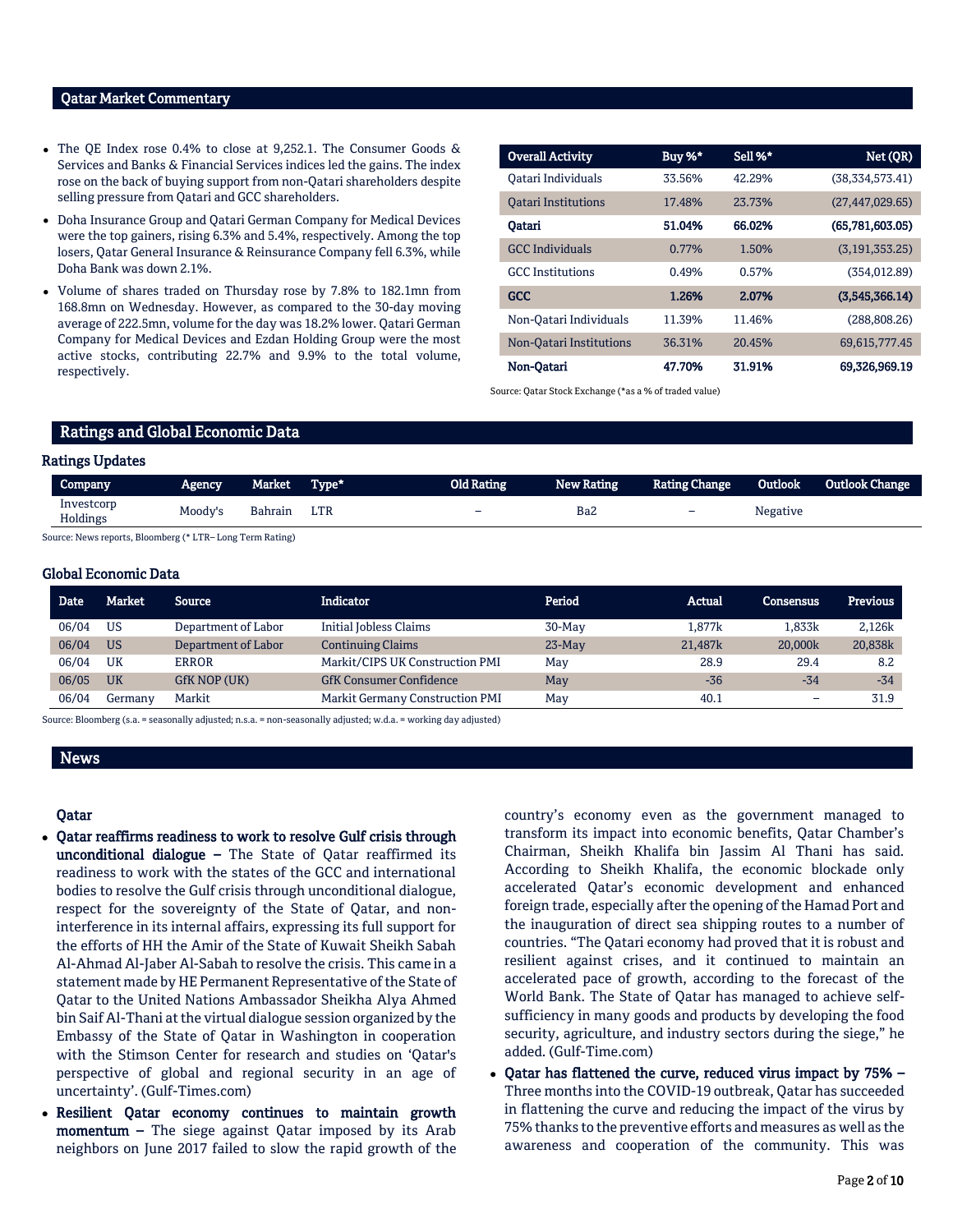highlighted by Chair of the National Strategic Group on COVID-19 and head of the Infectious Diseases Division at Hamad Medical Corporation, Dr Abdullatif Al-Khal, during a televised interview on Thursday. Latest data on new cases and hospital admissions show a leveling-off, and the coming week or two will confirm if this will continue to be the trend, he said. (Gulf-Times.com)

- GWCS CEO: Qatar's logistics industry to see major tech advancement – With massive investments, efforts and resources being put in place to Qatar's logistics and supply chain sector, the rapidly growing industry is becoming more advanced and robust every passing day. The logistics industry, which is very critical and complement to Qatar's long-term strategy of economic diversification, is poised to witness major advancement and innovations in the coming days as more importance and focus is being given to the sector, according to Gulf Warehousing Company (GWCS) Group's CEO, Ranjeev Menon. The CEO said, "Never has the importance of logistics and supply chain routes been so highlighted, and because of that, there will be major advancements and innovations in the industry over the coming years as we work to mitigate the pandemic's impact. It becomes a matter of balancing the gains earned through new automations and efficient management of operations at a distance that have been fast-tracked due to the containment efforts against the true losses experienced because of halted or delayed business and trade." Commenting on the outlook of the industry, he said, "In times of need and times of plenty, logistics will always play an important role. We will face some challenges from the fall-out of the COVID-19 response, but with our track record of excellence stretching from our establishment: having built the Logistics Village Qatar – the unrivalled 1mn square meter hub of fully integrated logistics infrastructure; our experience with the contract for GWCS Bu Sulba Warehousing Park, the first of the nation's public private partnerships to bear fruit." (Peninsula Qatar)
- PSA: Qatar posts QR4.27bn trade surplus in April Qatar's trade surplus amounted to QR4.27bn in April this year amidst higher imports from China and the novel coronavirus (COVID-19), according to the Planning and Statistics Authority (PSA). The country's merchandise trade surplus, however, witnessed 66.9% YoY and 44% MoM decline; reflecting the continuing impact of the pandemic, whose pecuniary costs in terms of disruptions to the world economy and trade are yet to be ascertained in total. The Asian region accounted for about 55% of Qatar's exports, while the imports were from diversified geographies. In April 2020, total exports of goods (including exports of goods of domestic origin and re-exports) were QR11.76bn, showing 46.3% and 26.3% drop on yearly and monthly basis respectively. The exports of petroleum gases and other gaseous hydrocarbons shrank 45% YoY to QR7.62bn, crude by 68.4% to QR1.19bn, noncrude by 62% to QR0.48bn and other commodities by 26.6% to QR1.69bn at the end of April 2020. On a monthly basis, the exports of petroleum gases and other gaseous hydrocarbons tanked 27.7%, crude by 35.4%, non-crude by 34.7% and other commodities by 12.1%. Petroleum gases constituted 69% of the exports of domestic products compared to 65% a year ago period, crude 11% (18%), non-crude 4% (6%) and other commodities 15% (11%). The country's re-exports amounted to QR0.77bn in April 2020, which shrank 15.3% YoY but showed a 7.3% growth

MoM. Qatar's total imports (valued at cost insurance and freight) amounted to QR7.48bn, which showed 17% and 10.1% decrease on a yearly and monthly basis respectively. (Gulf-Times.com)

- Ezdan report: Speed up in development projects stimulates growth of real estate sector  $-$  The progress achieved in the construction of highway networks in the run-up to Qatar 2022 FIFA World Cup realized a significant progress that accounts for 95% of total delivery, where all roads leading to Al Rayyan Stadium and the roads surrounding Al-Bayt Stadium were opened, in addition to accomplishing all construction works for the main sewage network spanning over 17 kilometers, which serves eight areas in northern Doha, including Rawdat AlJahaniya, Al-Thamid, Rawdat Iqdam, Northern Al-Nassiriya, Bani Hajir, Al-Kharaitiyat, and Izghawa, according to Ezdan Real Estate (Ezdan) report. Moreover, QR4bn- ten new contracts for infrastructure projects, meant to serve more than 8,400 housing plots in ten regions across the country, were concluded. The covered regions shall include Southern Al-Duhail, Umm Lakhba, Jeryan Najima, South Al-Mashaf, Al-Ab and Labeeb, Al-Maarad, southwest of Muaither, AlKharaitiyat and Izghawa, west of Sumaysimah, Al-Uqdah, AlHadan and Al-Khor. The Public Works Authority (Ashghal) also launched new projects such as Sabah Al-Ahmad Corridor project, Khalifa Avenue, Maseemir intersection Al Shamal Bridge on Duhail intersection. The continued growth of real estate sector is driven by this tremendous progress in development projects, which contribute positively to raising the demand for real estate investments in various regions of the country. With regard to real estate activity during the period from May 17-21, 2020, the Real Estate Registration Department at the Ministry of Justice has registered 45 property transactions worth approximately QR329.7mn, and the deals were distributed over eight municipalities: Umm Salal, Al Khor, Al Thakhira, Doha, Al Rayyan, Al Daayen, Al Wakrah, Al Shammal, Al Shahaniya. (Peninsula Qatar)
- Qatar Airways' network expands to more than 40 destinations Qatar Airways' (QA) gradual rebuilding of its network continues with Bangkok, Barcelona, Islamabad, Karachi, Lahore, Peshawar, Singapore and Vienna resuming flights this week, growing the airline's global network to over 170 weekly flights to more than 40 destinations. The airline also announced the upcoming resumption of flights to Berlin, Dar es Salaam, New York, Tunis and Venice while also increasing services to Dublin, Milan and Rome to daily flights. By maintaining a global network that never fell below 30 destinations, Qatar Airways has led the industry during these challenging times becoming the largest international carrier in the last two months both in terms of available seat capacity and passenger kilometers transported. (Qatar Tribune)
- CEO: Qatar Airways continues to grow despite blockade Qatar Airways continues to succeed demonstrating the airline's strength and resilience despite the illegal blockade imposed by neighboring countries on June 5, 2017. The State of Qatar can be proud that it is home to not only the 'Best Airline in the World' but also the current largest passenger airline, the largest cargo airline and the 'Third Best Airport' in the world," Qatar Airways said on Thursday. The airline's share of the passenger and air cargo market has grown significantly over the past three months. The airline's ability to not only continue operating but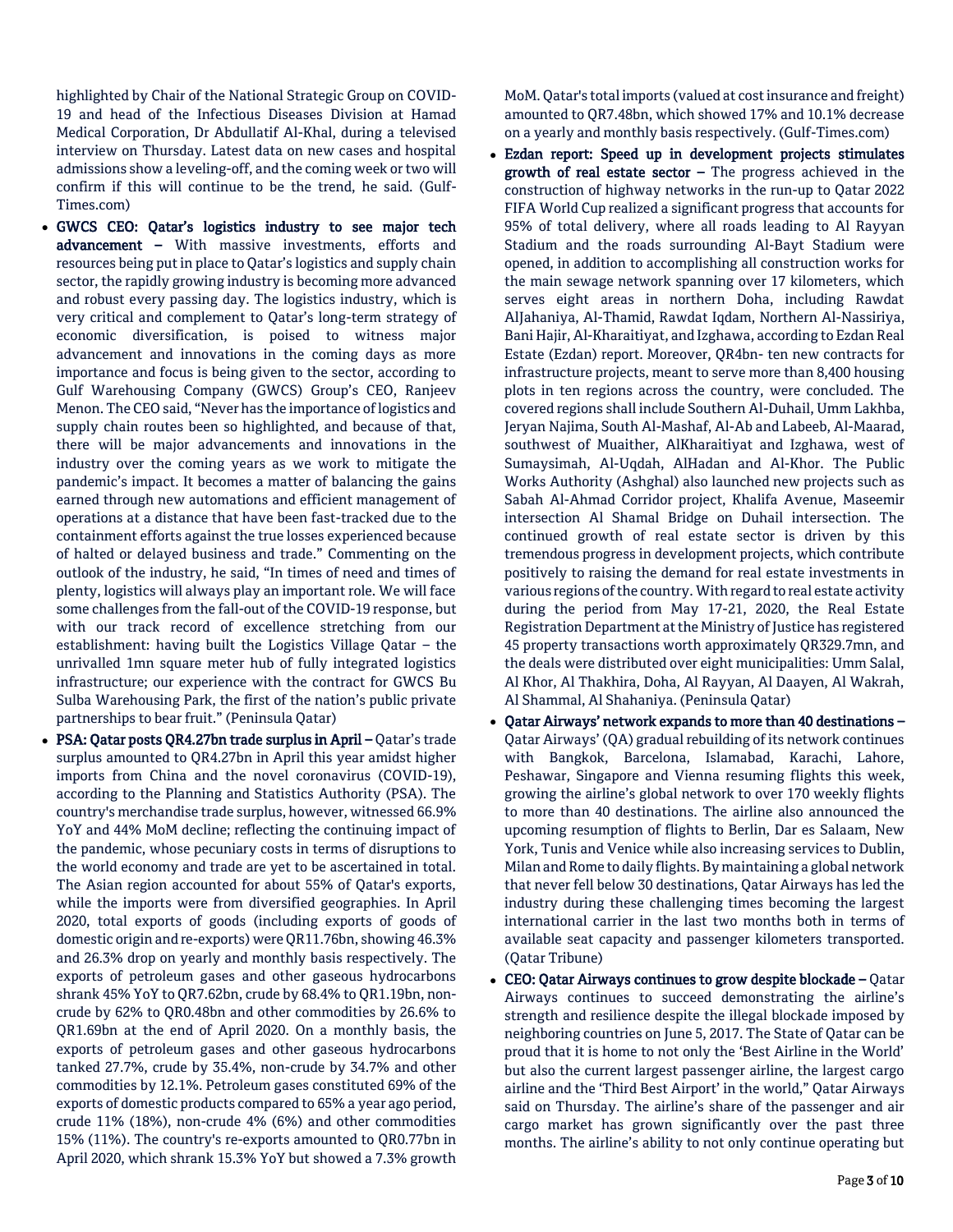also expand to more than 30 new destinations despite the challenges of the illegal blockade set the building blocks for it to be able to continue operating a robust and agile schedule throughout this crisis. While other airlines in the region stopped services during the crisis, Qatar Airways has continued to operate a significant schedule operating more than 15,000 flights to take over 1.8mn people home. (Gulf-Times.com)

 Qatar completes third FIFA World Cup 2022 venue – The Supreme Committee for Delivery & Legacy and Qatar Foundation have announced that the FIFA World Cup Qatar 2022 stadium located in Education City has been completed on schedule. It is the third tournament-ready venue for Qatar 2022 to be completed, following the successful redevelopment of Khalifa International Stadium in 2017 and the inauguration of Al Janoub Stadium in 2019. The stadium's completion will be marked on June 15 with a live program which celebrates the contribution of frontline workers during the coronavirus pandemic. The show will also discuss the future of sport, mental health, and fan experience in a post-COVID-19 world. Other Qatar 2022 venues including Al Bayt Stadium, Al Rayyan Stadium, Al Thumama Stadium, Ras Abu Aboud Stadium and Lusail Stadium are also taking shape. All of these state-of-the art stadiums are expected to be officially opened as per schedule. (Peninsula Qatar)

# International

- Trump threatens EU, China with tariffs; names Navarro 'lobster king' – US President Donald Trump on Friday threatened to impose tariffs on European Union (EU) cars if the bloc does not drop its tariff on American lobsters, naming White House trade adviser Peter Navarro the "lobster king" in charge of talks. Trump, speaking at an event with commercial fishermen, also asked Navarro to identify Chinese products to hit with tariffs unless Beijing dropped its duties on American lobsters. "If the European Union doesn't drop that tariff immediately, we're going to put a tariff on their cars, which will be equivalent," Trump said. "Peter Navarro is going to be the lobster king now," he added after putting the adviser in charge of talks, promising the fishermen the tariffs on American lobsters would be dropped quickly by the EU. No comment was immediately available from the U.S. Trade Representative's office or the EU's delegation in Washington. The Chinese embassy had no immediate response. Trump's top trade negotiator, Robert Lighthizer, had proposed a mini-deal with the EU last year that would have reduced barriers for US lobsters, but it never gained traction. Talks between the two sides have struggled in recent months despite repeated visits by the EU's new trade commissioner, Phil Hogan. Sources close to both sides, speaking on condition of anonymity, say they do not expect to make much headway this year. Trump has previously made threats to place duties on European automobile imports, with the intent of receiving better terms in the US-Europe trade relationship. He has delayed imposing the tariffs a number of times. (Reuters)
- US labor market unexpectedly improves; recovery years away The US economy unexpectedly added jobs in May after suffering record losses in the prior month, offering the clearest signal yet that the downturn triggered by the COVID-19 pandemic was probably over, though the road to recovery could be long. The Labor Department's closely watched employment report on

Friday also showed the jobless rate falling to 13.3% last month from 14.7% in April, a post World War Two high. But the improvement was unequal, with the unemployment rate for whites posting a record decline, but rising for blacks and Asians. The report followed on the heels of surveys showing consumer confidence, manufacturing and services industries stabilizing. Businesses have reopened after shuttering in mid-March to slow the spread of COVID-19. The survey of establishments showed nonfarm payrolls rose by 2.509mn jobs last month after a record plunge of 20.7mn in April. Economists polled by Reuters had forecast payrolls falling by 8mn jobs. They had expected the survey of households to show the unemployment rate jumping to 19.8%. (Reuters)

- Trump touts job gains as 'greatest comeback in American history' - President Donald Trump on Friday celebrated a stunning US employment report that showed more than 2.5mn jobs were added last month during the thick of the coronavirus pandemic, and predicted the battered economy will recover all of its lost jobs by next year. "Today is probably, if you think of it, the greatest comeback in American history," Trump said at the White House. "We're going to be stronger than we were when we were riding high," he added. Trump, who had counted on a strong economy to bolster his chances of re-election in November, said the recovery could be hampered by higher taxes and implementation of a Green New Deal climate change plan if Democrats win the White House. He spoke after the Labor Department released its jobs report for May, which showed the jobless rate dropped to 13.3% from 14.7% in April, a surprise after economists predicted it would rise to close to 20%. Nonfarm payrolls rose by just over 2.5mn jobs after a record plunge of slightly under 20.7mn in April. However, many economists warn it could take years for the US economy to regain all of those lost jobs. The nonpartisan Congressional Budget Office predicted in May that there will still be 10mn fewer people employed at the end of 2021 than there were at the beginning of this year. Despite the overall drop in joblessness, the unemployment rate for African Americans rose to 16.8% from 16.7% in April. The news comes amid mass protests across the country spurred by the death of George Floyd, an African-American man, in police custody in Minneapolis last week. Trump said Floyd might be pleased by the jobs report. "Hopefully, George is looking down right now, and saying, 'This is a great thing that's happening for our country,'" he said. (Reuters)
- British PM offers to accept EU tariffs on some goods to win trade deal – British Prime Minister Boris Johnson is willing to accept European Union (EU) tariffs on some UK goods in an attempt to win a trade deal and break the deadlock in talks with the EU, the Daily Mail reported. Britain's chief negotiator, David Frost, had made a new offer, the newspaper said, citing sources. According to the offer, the UK would accept tariffs on a small number of goods in return for the European Union dropping its demand that Britain continue to follow EU rules. EU and British negotiators said on Friday they had made very little progress in their latest round of talks about a Brexit free trade agreement, with just weeks left to extend a year-end deadline to reach a deal. A threat made earlier to walk away from trade talks this month if no progress were made has been relaxed due to the impact of the coronavirus outbreak, the Daily Mail said. "We are not up for a long negotiation over the next months well into the autumn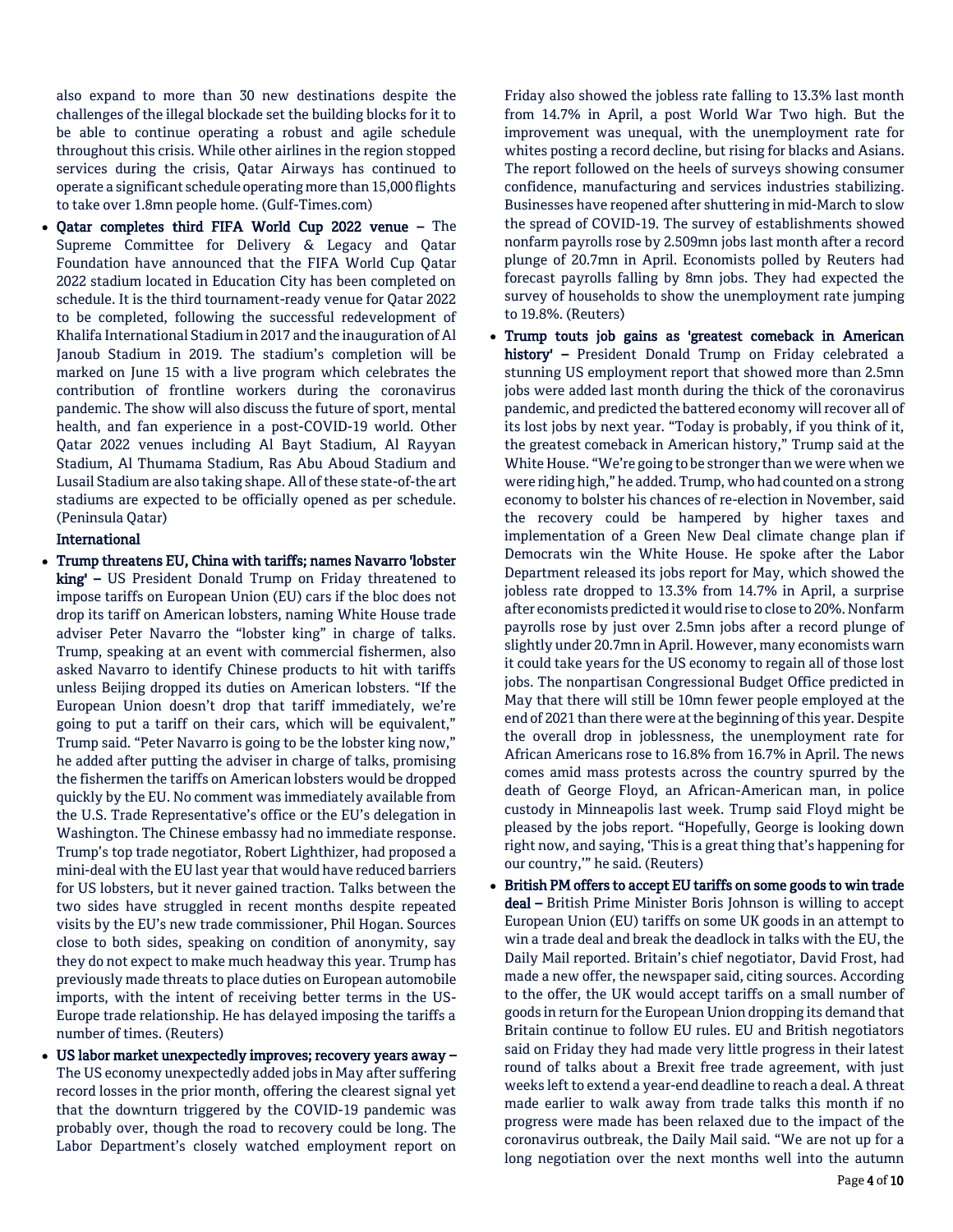where nobody knows what is going to happen. October is too late for us to conclude this", a UK source was quoted by the paper as saying. The idea of imposing tariffs was not immediately welcomed by Brussels, according to the Daily Mail. Britain left the EU in January. Their relationship is now governed by a transition arrangement that keeps previous rules in place while they negotiate new terms. (Reuters)

- UK seeks to boost post-Brexit ties with ASEAN partnership Britain has applied to become a dialogue partner of the Association of Southeast Asian Nations (ASEAN), the government said on Friday, as it seeks to boost post-Brexit ties in the region. ASEAN has 10 existing dialogue partners including the European Union, which Britain left at the end of January, as well as Australia, Canada, Japan and the US. Britain said it hoped partnership status with the 10-member ASEAN, which seeks to accelerate economic growth, social progress and collaboration in the region, would lead to new opportunities across trade, education, science and security. "As Asia grows in importance, global Britain will cooperate even more closely with our friends in the region," British foreign minister Dominic Raab said in a statement. "By becoming one of ASEAN's Dialogue Partners, we can strengthen our ability to cooperate across the Indo-Pacific region, as a force for good, on everything from climate change to regional stability." Britain already has an ambassador to ASEAN, whose members include Singapore, Thailand, Malaysia, Indonesia and Vietnam, and said being a dialogue partner would allow Britain to attend annual ASEAN summits and ministerial meetings. (Reuters)
- Johnson drawing up economic recovery bill Prime Minister Boris Johnson is drawing up an economic recovery bill aimed at reducing red tape and reviving the economy from the effects of the coronavirus outbreak, the Daily Mail newspaper reported. British ministers have been asked to submit ideas for reforms to enable companies to adapt to the effects of the pandemic and ensure that essential services can operate while social distancing stays in place, the report added. Johnson's plans may include reforms to revive infrastructure development that has been halted by the COVID-19 lockdown, the newspaper reported, without giving financial details. (Reuters)
- Sunak to delay major stimulus package until autumn British Finance Minister Rishi Sunak has decided to delay a major stimulus package until the autumn to see how the economy fares in the coronavirus fallout, the Financial Times reported on Friday. Sunak will still announce some limited measures next month, but this would not be a "Budget or mini-Budget", an ally of Sunak told the FT. "We will be taking stock of the economic situation and looking at if and where further support makes sense ahead of the more significant moments in the autumn," the finance ministry said in response to the FT report. Prime Minister Boris Johnson on May 27 promised that a postcoronavirus recovery package would be put before parliament. Sunak has also talked about the need to focus resources on national recovery. The Daily Mail newspaper reported that Johnson is drawing up an economic recovery bill with the goal of reducing red tape and reviving the economy from the effects of the virus outbreak. Ministers have been asked to submit suggestions and Johnson's plans may include reforms to revive infrastructure development that has been halted by the COVID-

19 lockdown, the Daily Mail reported, without giving financial details. (Reuters)

- GfK: UK consumer confidence touches new decade low as COVID hits economy - British consumer confidence in late May fell to its lowest level since the global financial crisis over a decade ago as people worried about a rise in unemployment and falling house prices caused by the coronavirus crisis, a survey showed on Friday. GfK, a polling firm, said its consumer confidence index slipped to -36 in second half of the month from -34 in the first two weeks, its lowest since January 2009 and not far off a series low of -39 touched in July 2008. "With no sign of a rapid V-shaped bounce-back on the cards, consumers remain pessimistic about the state of their finances and the wider economic picture for the year to come," GfK's client strategy director Joe Staton said. The one positive note from the survey came from a six-point rise in a measure of how willing consumers are to buy expensive items, he said. "As the lockdown eases, it will be interesting to see just how the consumer appetite for spending returns in a world of socially-distanced shopping and the seismic shift to online retailing," Staton said. (Reuters)
- Brexit trade talks make 'no significant progress' as deadline nears – European Union and British negotiators said on Friday they had made very little progress in their latest round of talks about a Brexit free trade agreement, with just weeks left to extend a year-end deadline to reach a deal. Both sides, however, avoided the vitriol that has sometimes marked years of tortuous Brexit talks. They laid out plans to intensify negotiations and pleaded for a renewed political push when their leaders assess the situation later in June. Britain left the EU in January. Their relationship is now governed by a transition arrangement that keeps previous rules in place while they negotiate new terms. So far, this has not gone well. "This week, there have been no significant areas of progress ... We cannot go on like this forever," EU chief negotiator Michel Barnier told a news conference. He said the EU and Britain remained far apart on the issues of fair competition guarantees and the governance of their new relationship, as well as fishing rights. He noted some progress in talks over human rights guarantees that would allow Britain and the EU to go on cooperating in criminal and judicial matters from 2021, but the two sides were still far from agreement. (Reuters)
- German industry orders in record slump, but worst is likely over – Orders for German industrial goods fell 25.8% in April, suffering their biggest drop since records began in 1991, but the low point has probably passed for the backbone of Europe's largest economy, the Economy Ministry said on Friday. Official figures showed that domestic orders dropped 22.3% while orders from abroad were down 28.1%. Analysts polled by Reuters had expected a 19.7% fall in orders overall. "In view of the gradual easing (in coronavirus restrictions), however, the low point of the industrial recession should now have passed," the ministry said in a statement. Germany is facing the prospect of its deepest recession since World War Two, even though a lockdown that had shuttered shops, businesses and factories is now being eased. The national central bank, the Bundesbank, said the economy will shrink significantly this year and may need two years to make up the lost ground. The economy will contract by 7.1% in 2020 based on calendar- adjusted figures and 6.8%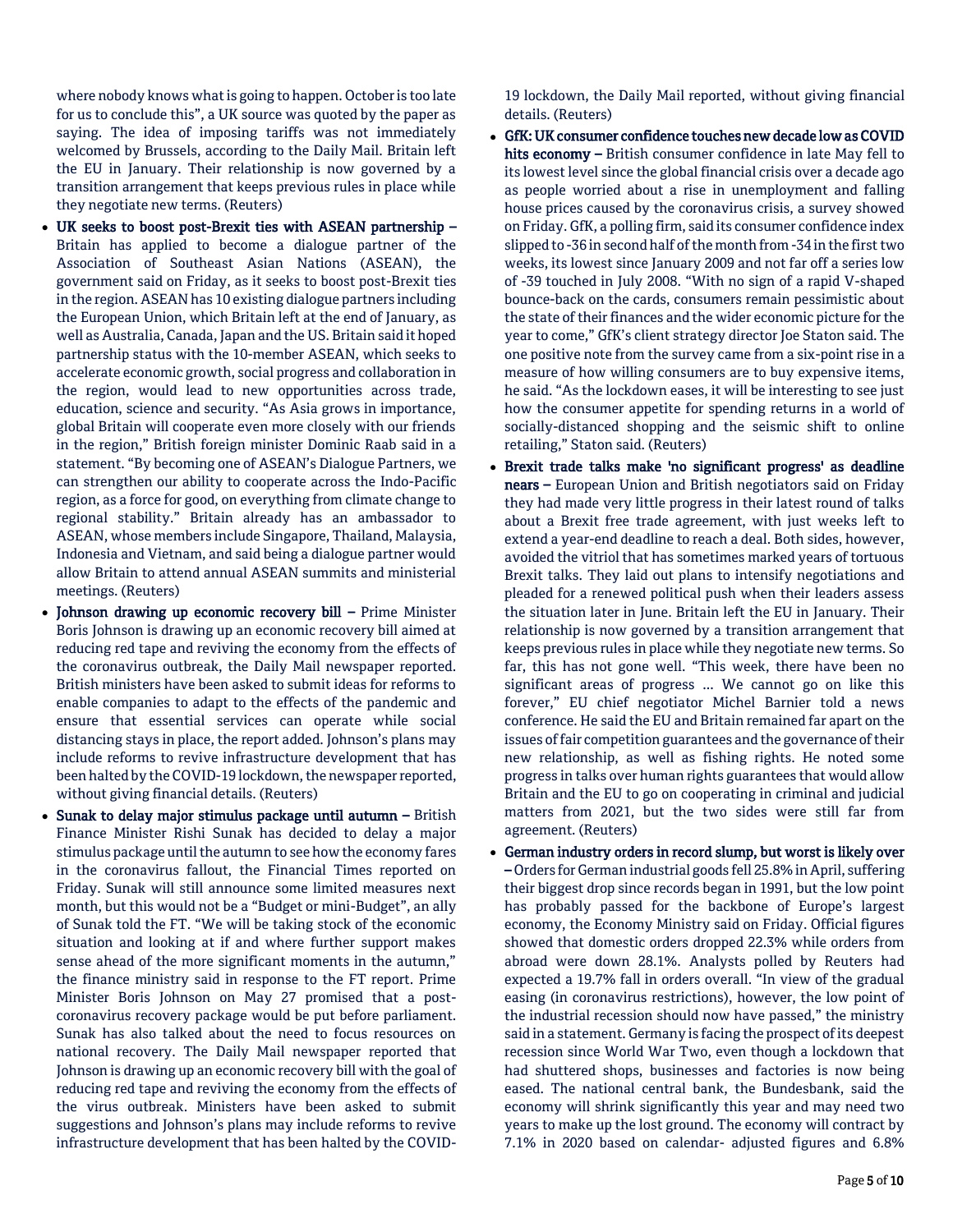according to unadjusted data, the Bundesbank said in its biannual projections. (Reuters)

- Japan's household spending falls at record pace as virus stalls economy – Japan's household spending fell at the fastest pace on record in April as the coronavirus shut down travel and diningout in the world's third-largest economy, while fears of higher job losses chilled consumer confidence. The dismal number will keep policymakers under pressure to prevent a larger decline in the economy, which is expected to fall deeper into recession this quarter. The Bank of Japan, however, is likely to maintain in June its view the economy will recover in the latter half of this year, sources say, heightening the chance it will forgo bold monetary easing steps. Household spending tumbled 11.1% in April from a year earlier, government data showed on Friday, slower than a median forecast for a 15.4% fall but the fastest rate of decline since comparable data became available in 2001. Friday's data showed some winners and losers. Spending on bars, plane tickets, hotels and amusement parks tanked by around 90% as people were forced to stay home. On the other hand, stay-home policies boosted spending on pasta by 70%, instant noodles by 43% and sanitary goods like face masks by 124%. Overall, an expected rise in job losses and the hit to household sentiment from the pandemic will weigh on consumption. Separate data showed the coincident indicator index, a gauge on the current state of the economy, fell in April at the fastest pace since 1985, underscoring the huge blow to growth from the pandemic. Prime Minister Shinzo Abe announced a state of emergency in April requesting citizens to stay home and businesses to close, hammering an economy already headed for a deep recession. While Abe has lifted nationwide lockdowns, analysts expect the economy to suffer an annualized 22% contraction in the current quarter and recover only modestly in the second half of this year. (Reuters)
- $\bullet$  India's 2018/19 jobless rate declines to 5.8% India's unemployment rate during July 2018-June 2019 period declined to 5.8% from 6.1% during a year-earlier period, a government report released on Thursday said. Joblessness among the youth those aged between 15-29 years and who account for roughly over a third of India's 1.3 billion people - marginally declined to 17.3% in 2018/19 from 17.8% from a year ago, the report said. Prime Minister Narendra Modi faced a political controversy last year when ahead of national elections, the first extensive annual report for the July 2017-June 2018 period was leaked and published in the Business Standard newspaper. It showed the unemployment rate was the highest in at least 45 years. Modi's government officially released the report later. The latest annual report is based on the periodic labor force survey conducted by the National Statistics Office covering over 100,000 households in rural and urban areas. Private economists and industry leaders say India's unemployment rate has substantially gone up after the over two-month long lockdown imposed in late March to combat the coronavirus pandemic. India's unemployment rate in May rose to 23.48%, marginally lower than 23.52% in April, according to data released by the Centre for Monitoring Indian Economy (CMIE) on Monday, reflecting the impact of the coronavirus pandemic. India has reported nearly 217,000 coronavirus cases, with 6,075 deaths. Asia's third largest economy grew at a pace of 3.1% in the January-March quarter, its slowest pace in at least eight years, and economists have

predicted a contraction of up to 5% in the fiscal year that began in April, posing a risk of job cuts. (Reuters)

# Regional

- OPEC, Russia extend record oil cuts to end of July OPEC, Russia and allies agreed yesterday to extend record oil production cuts until the end of July, prolonging a deal that has helped crude prices double in the past two months by withdrawing almost 10% of global supplies from the market. The group, known as OPEC+, also demanded countries such as Nigeria and Iraq, which exceeded production quotas in May and June, compensate with extra cuts in July to September. OPEC+ had initially agreed in April that it would cut supply by 9.7mn bpd during May-June to prop up prices that collapsed due to the coronavirus crisis. Those cuts were due to taper to 7.7mn bpd from July to December. Saudi Arabia and Russia have to perform a balancing act of pushing up oil prices to meet their budget needs while not driving them much above \$50 a barrel to avoid encouraging a resurgence of rival US shale production. (Gulf-Times.com)
- Fitch Ratings: Outlook on MENA sovereigns turning negative Fitch Ratings has placed four of the 14 rated Middle East and North Africa (MENA) sovereigns on Negative outlook, following revisions for Oman (which was also downgraded), Iraq, Jordan and Morocco, reflecting the painful hit to public and external finances and growth as a result of the coronavirus and the fall in oil prices. In March 2020, Fitch placed Lebanon's Long-Term Foreign-Currency ratings on 'RD'; Fitch does not assign outlooks for sovereigns in default. However, debt market access has started to ease, with Bahrain and Egypt issuing Eurobonds. Significant bilateral or multilateral support was an important factor in both cases. The cost of international debt issuance remains very high for Oman, where this support is not explicit, while uncertainty around the financing plan is partly driving the Negative outlook on Iraq's ratings. Even higher-rated sovereigns are revising their funding plans, with Kuwait facing the depletion of the readily accessible portion of its wealth fund and Saudi Arabia significantly raising it. We now expect most GCC sovereigns to post fiscal deficits of 15%-25% of GDP in 2020, with only Qatar's deficit staying in single digits. This assumes an average Brent oil price of \$35 per bbl and full compliance with the OPEC+ deal to limit production. It also assumes that the additional cuts announced by Saudi Arabia, Abu Dhabi and Kuwait will last until end-2020. Oil output will fall by about 10% relative to 2019. Most fiscal break-even prices are between \$65 per bbl and \$75 per bbl, with Qatar and Bahrain outliers at about \$53 per bbl and \$94 per bbl, respectively. (Bloomberg)
- Saudi banks face tough few quarters but are well capitalized, say CEOs – Saudi Arabia's banks face a tough few quarters as the coronavirus crisis and weak oil prices put pressure on profitability and loan growth, banking executives told Reuters. However, they said strong capital buffers would help them weather the storm. "This crisis is not going to be over in a very short period of time," Managing Director of Saudi British Bank (SABB), David Dew told Reuters. "The second and probably third quarters will remain challenging and 2020 will be a tough year." Chairman of the country's fourth biggest bank, Samba Financial Group, Ammar Alkhudairy said profitability would be pressured by lower net interest margins, and possibly higher nonperforming loans (NPLs), among other things. "The margin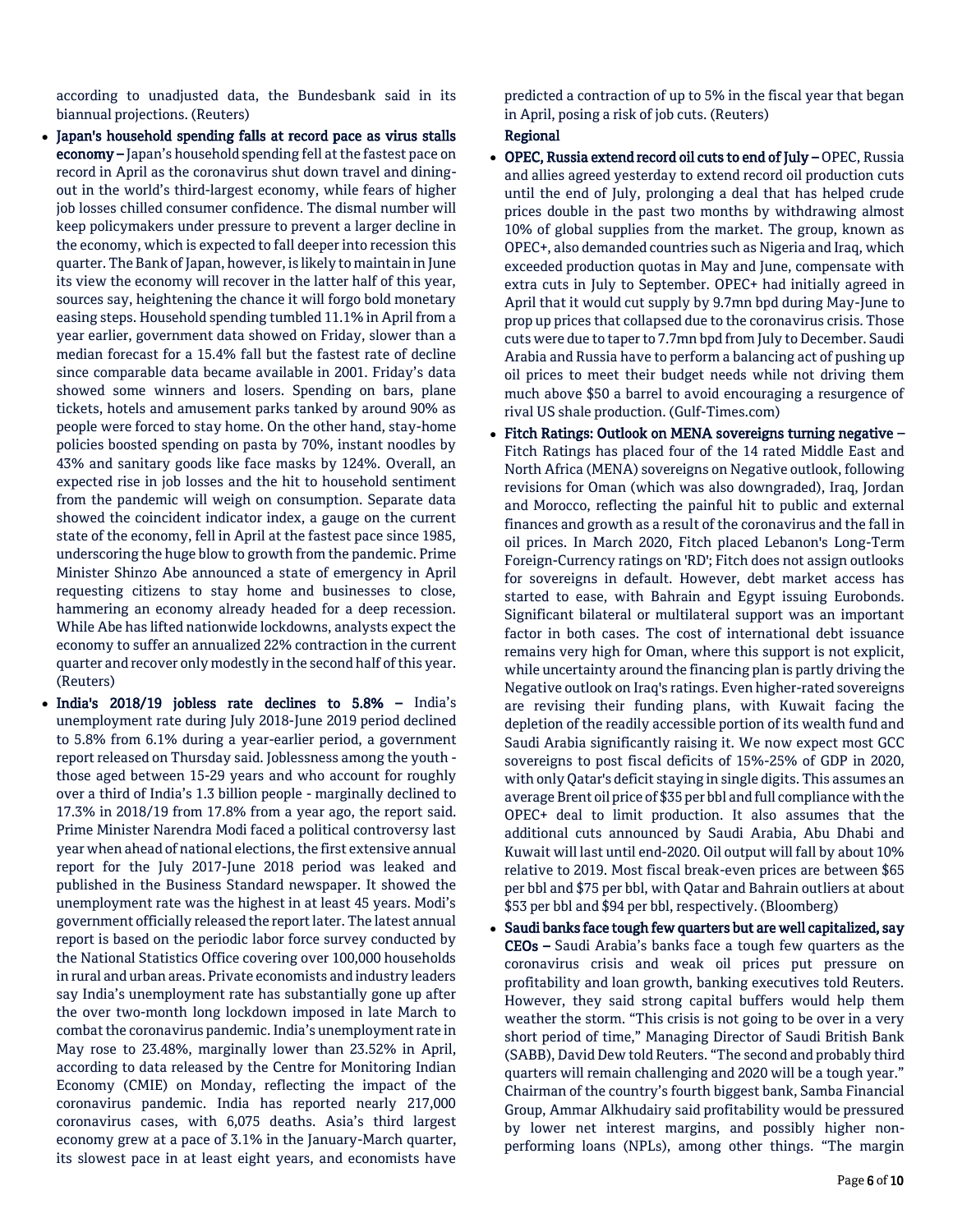compression will cause us, as well as all other banks, some profitability deterioration," he said, adding that the bank made extra NPL provisions in the first quarter. Central bank data shows Saudi banks' profit declined by an annual 38.4% in April to \$773mn, while Rating agency Moody's said they face a weakening operating environment and cut the outlook on those lenders it rates to negative. The central bank has provided SR50bn to support banking sector liquidity, and both executives said the proactive measure would help them support private sector companies, especially those facing disruption from the pandemic. (Reuters)

- Saudi Aramco to delay July OSPs pending OPEC+ meeting Saudi Aramco is set to delay its July crude official selling prices (OSPs) until at least Sunday pending the outcome of a meeting of OPEC+ producers, sources told Reuters on Thursday. OPEC+ is still debating when to hold their virtual ministerial meeting to decide on whether to extend current oil output cuts. OPEC+ sources said on Thursday that the meeting is still possible this week but only if non-complying countries pledge to improve their compliance with existing cuts. Saudi Aramco typically issues its OSPs by the 5th of each month, setting the trend for Iranian, Kuwaiti and Iraqi prices and affecting more than 12mn bpd of oil bound for Asia. (Reuters)
- Saudi NCB launches SAR-denominated Tier 1 Sukuk The National Commercial Bank (NCB) announced on Thursday the commencement of its perpetual private placement offer of additional Tier 1 Sukuk, subject to market conditions. The issuance target group of the SAR-denominated Sukuk are sophisticated investors as defined in the rules on the offer of securities and continuing obligations, according to a statement to the Saudi Stock Exchange (Tadawul). The bank has set the minimum subscription at SR10mn, with a par value of SR1mn. Furthermore, the Bank has mandated NCB Capital as the sole bookrunner, lead arranger, and lead manager for the offering. The offering was originally announced at the beginning of June. (Zawya)
- Dubai Islamic Bank to revive Islamic bond deal postponed amid market turmoil – Dubai Islamic Bank has revived plans to issue a US Dollar-denominated Sukuk, or Islamic bond, sources, a deal the bank had postponed during financial market volatility earlier this year. The UAE's largest Shari'ah-compliant lender had hired a group of banks in February for a deal, which one source said would have been for around \$750mn. The sale was postponed due to turbulent market conditions resulting from the new coronavirus outbreak. The bank is now considering issuing the bond soon, two sources said, with one of them saying the deal could happen as early as next Monday. The double whammy of the coronavirus crisis and low oil prices brought international public bond issuances from the Gulf to a halt for more than a month around March. (Reuters)
- SHUAA steps up support to address frozen credit markets SHUAA Capital has announced the strengthening of its specialized corporate restructuring service, to support reenergizing the business sector. Chief Executive Officer of SHUAA Capital, Jassim Alseddiqi said: "The Covid-19 pandemic has had a significant impact on businesses, freezing their credit lines, and pushing several to insolvency. The UAE has been among the first nations to announce a financial stimulus

package to support the business community and to direct them back to healthy fundamentals." SHUAA has also strengthened its advisory services for corporates to execute capital raising through diverse instruments such as mezzanine/sub-ordinated debt, Term Loan B (TLBs), fixed income, convertibles, and preferred equity, among others. SHUAA Capital is playing a key role in the regional sukuk market as a mandate lead arranger for several issuances, including the GFH Financial Group's \$300 million five-year Sukuk in early 2020 and Jabal Omar Development Company's \$135mn five-year Sukuk and The First Group's \$135mn Sukuk in 2019. This brings the total amount raised for SHUAA-led Sukuk to more than \$600mn during the past year and a half, making it the most active non-bank advisor in the Middle East for Sukuk issuances. Alseddiqi further commented: "While credit markets in the US and Europe have come back stronger than before, things might take a little longer in the region given the impact of lower oil prices and less developed capital markets, especially in the corporate debt space." (Zawya)

- Abu Dhabi's Mubadala to invest \$1.2bn in Reliance's Jio Platforms – Indian oil-to-telecoms conglomerate Reliance Industries Ltd said on Friday that Abu Dhabi state fund Mubadala Investment Co will buy a 1.85% stake in its digital unit, Jio Platforms, for \$1.21bn. Reliance has now sold a combined 19% interest in Jio Platforms, which houses movie, music apps and telecoms venture Jio Infocomm, in six fundraising deals including a 9.99% stake sale to Facebook Inc for \$5.7bn. The interest in Jio Platforms highlights its potential to become the dominant player in India's digital economy. The telecoms unit has already decimated several rivals with cutthroat pricing and is counting on Reliance's retail network to expand into e-commerce. The Jio Platforms investment is the largest in an Indian firm by Mubadala, which is the secondbiggest state investor in Abu Dhabi after Abu Dhabi Investment Authority (ADIA), managing about \$240bn in assets. (Reuters)
- First Abu Dhabi to redeem \$750mn in perpetual bonds First Abu Dhabi Bank intends to redeem its \$750mn Additional Tier 1 (AT1) bonds on their first call date, June 17, it said in a London Stock Exchange filing on Thursday. The bank had faced pressure to call the bonds, with bankers telling Reuters it would be cheaper not to but such a move could cause the bank reputational harm. FAB, the largest bank in the UAE, said in a statement that it decided to call the bonds "taking into consideration all factors, including investors' interests, and notwithstanding strong economic rationale". "FAB is committed to maintaining an efficient capital structure and as such will continue to evaluate its capital position, taking into consideration prevailing market conditions and the evolving regulatory framework," the bank said. (Reuters)
- Fitch affirms Ajman Bank at 'BBB+'; with a Stable outlook Fitch Ratings has affirmed Ajman Bank Long-Term Issuer Default Rating (IDR) at 'BBB+' with a Stable outlook and Viability Rating (VR) at 'b+'. Ajman's Long- and Short-Term IDRs, Support Rating (SR) and Support Rating Floor (SRF) reflect a high probability of support being available to the bank from the UAE authorities if needed. Fitch's view of support factors in the sovereign's strong ability to support the banking system, sustained by sovereign wealth funds and recurring revenue, mostly from hydrocarbon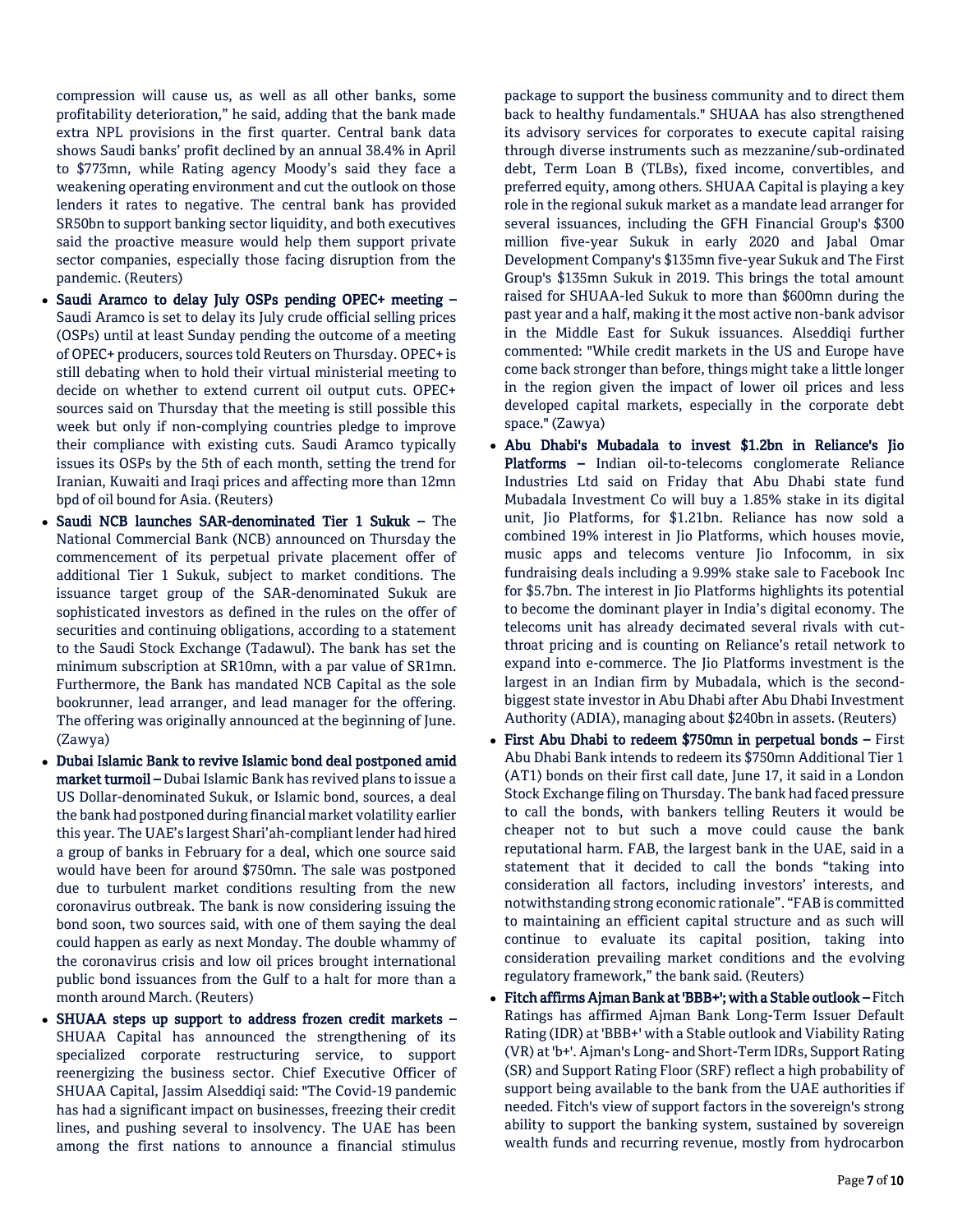production, notwithstanding lower oil prices. Fitch also expects a high willingness of the UAE authorities to support the banking sector, which has been demonstrated by their long track record of supporting domestic banks, and is also suggested by close ties with and partial government ownership of some banks. Ajman's SRF is two notches below the UAE domestic systemically important banks' (D-SIB) SRF of 'A' due to Fitch's view that Ajman is of moderate systemic importance as it is a relatively small bank with less than a 1% market share of total UAE banking system assets. (Bloomberg)

- Kuwait to cut government entities' budget for fiscal year 2020- 2021 by at least 20% – Kuwait agreed to cut the government entities' budget for fiscal year 2020-2021 by at least 20%, Kuwait's cabinet said on Thursday. The cabinet also ordered the ministry of finance to coordinate with all the governmental entities to review public services and the value of government subsidies. (Reuters)
- Oman to set up investment authority to manage state assets Oman is setting up the Oman Investment Authority to own and manage most of the country's sovereign wealth fund and finance ministry assets, state TV reported on Thursday, citing a decree from the Sultanate's ruler. The decree, issued by Sultan, Haitham bin Tariq Al-Said, will allow the new authority to own all public assets except the Petroleum Development Oman company and government stakes in international institutions. The investment authority will also replace sovereign wealth funds in the country's official documents, the decree said. Oman's largest sovereign fund, the State General Reserve Fund, has assets of around \$14bn while its second-largest fund, Oman Investment Fund, has around \$3.4bn, data from research group the Sovereign Wealth Fund Institute showed. Oman, a small oil producer relative to its Gulf neighbors, is being hit hard by the coronavirus pandemic and low oil prices. Brent crude futures were trading at around \$39 a barrel on Thursday, and Oman would need oil at \$86.8 a barrel to balance its budget this year, the International Monetary Fund has estimated. Oman is emerging as "an increasingly vulnerable spot in the region in light of its mounting debt," the Institute of International Finance said, adding that Oman could experience a 5.3% economic contraction this year while its deficit could widen to 16.1% from 9.4% in 2019. Oman Investment Authority board members will be appointed by Sultan Haitham, the decree said, adding that all employees of the sultanate's two sovereign funds would transfer to the new entity. (Reuters)
- BP said to discuss sale of stake in vast Oman gas project BP is in early-stage discussions to sell about a 10% stake in a key gas field in Oman as part of the energy giant's plans to cut debt, according to sources. London-based BP is talking with interested parties about cutting part of its 60% holding in the Khazzan natural gas field, the sources said. The 10% stake is likely to fetch more than \$1bn and is drawing interest from other large energy companies, they said. A stake sale would help BP deliver on its goal to achieve \$15bn in divestments by mid-2021, crucial for easing its debt burden. The company has bolstered its financial reserves as the double impact of the coronavirus pandemic and a crash in oil prices hit profits in the first quarter. In April, BP confirmed its commitment to completing the sale of its Alaska business to Hilcorp Energy Co. on revised terms. No

final decisions have been made, and there is no certainty the deliberations will lead to a transaction, the people said. (Bloomberg)

 Moody's affirms Investcorp's ratings; outlook changed to negative - Moody's Investors Service (Moody's) has affirmed the Ba2 corporate family rating and the Ba2-PD probability of default rating of Investcorp Holdings. Moody's has also affirmed the Ba2 backed senior unsecured debt ratings of Investcorp Capital Limited. The outlook for both entities has been changed to negative from stable. The change in the company's outlook to negative from stable reflects the expected impact the economic downturn prompted by the coronavirus will have on Investcorp's financial performance. Moody's expects to see this impact through declines in the level of deal fees and fair value of the company's significant co-investment portfolio which will negatively impact earnings and leverage metrics. Somewhat offsetting these negative factors, we expect Investcorp's level of assets under management (AUM), liquidity and equity to remain resilient, and for revenue to benefit from the growing contribution of AUM-related fees in recent years. Investcorp's revenue base is very reliant on deal fees which represent around 50% of the company's fee revenue. These fees depend on the acquisition and placement of new investments, the sale, and exit of investments (realizations) and the performance of existing investments. The disruptive economic impact from the coronavirus will reduce, at least in the short-term, these deal fees as well as the company's asset-based income which historically has contributed meaningfully to Investcorp's revenue base. This income is inherently volatile considering the nature of the company's co-investments, which are almost at the same level as the company's equity and are principally in private equity and CLOs. Furthermore, the vast majority of Investcorp's CLO balance sheet exposure is via equity tranches which Moody's believes are more vulnerable than vertical tranches. In addition to the expected negative impact on the company's earnings, the level of Investcorp's financial debt has increased since the end of June 2019 via a \$478mn drawdown of its revolving credit facilities (RCF) as at the end of March 2020. Prior to this, Investcorp's leverage had been trending down with a level (as measured by gross debt/EBITDA, including Moody's standard financial adjustments) of 5.1x at the end of June 2019 (6.1x end of June 2018) although this is still high compared to Barated peers. However, as financial markets have recovered since March, Moody's expects the level of RCF drawdown to reduce meaningfully by the end of June off-setting to some extent the expected negative impact of the coronavirus on the debt to EBITDA metric. The affirmation of the ratings reflects Investcorp's solid market position in the Gulf Cooperation Council (GCC) region as a leading alternative investment provider, its global franchise, historically healthy operating margins, and good asset retention. Moody's expects the company's AUM to continue to benefit from closed-end structures, committed capital and a sticky client base. Furthermore, revenue has benefited in recent years from the growth in more stable and predictable asset management fees. Investcorp also has good levels of liquidity with total accessible liquidity at the end of March 2020 of \$700mn (excluding a \$263mn balance available from the Multi-currency term and revolving loan) albeit reduced from \$1.1bn as at the end of June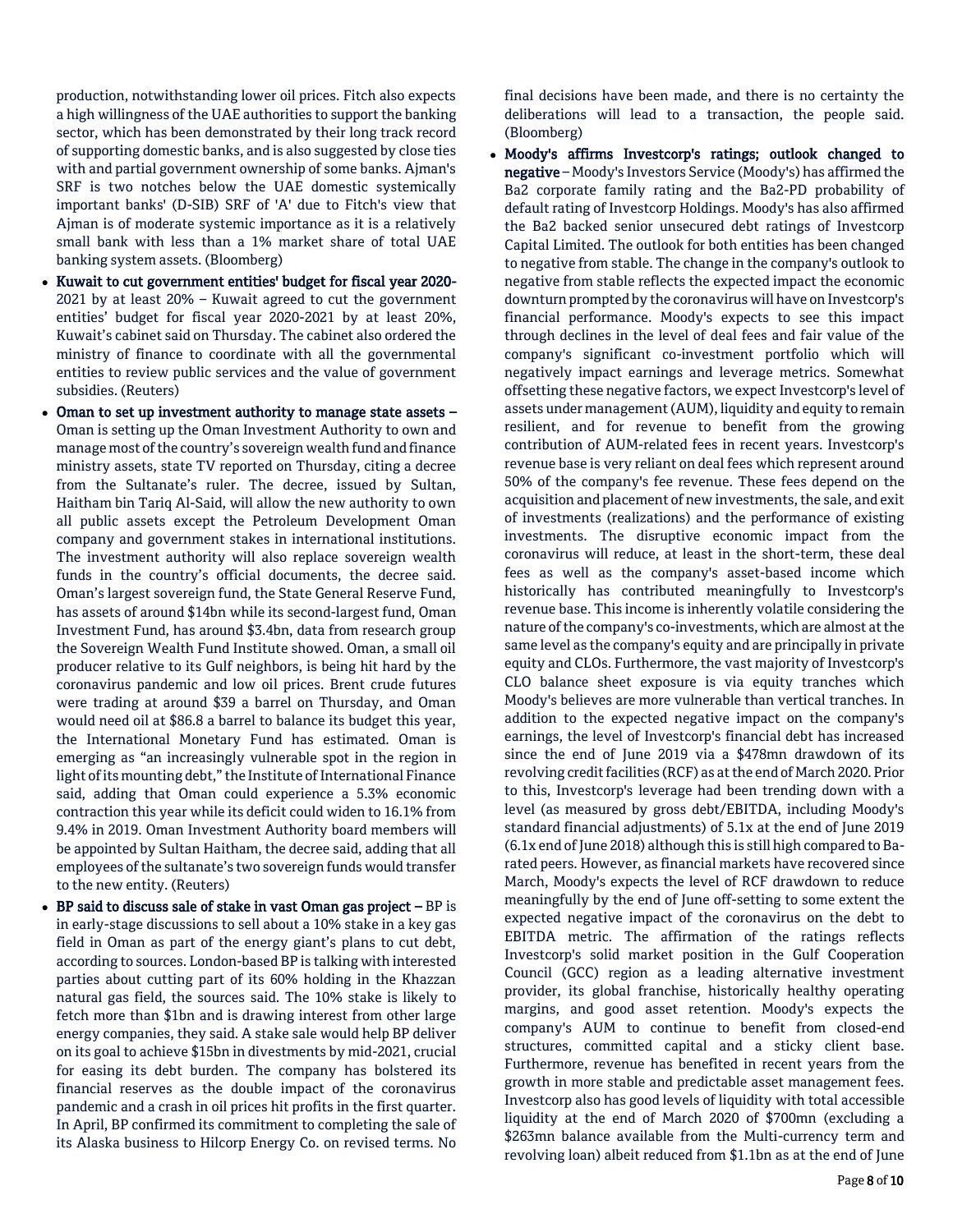2019 principally driven by operating activity. Furthermore, the company maintains a large tangible equity position, which represents a significant amount of loss-absorbing equity capital, and it has no refinancing needs until 2023. (Moody's)